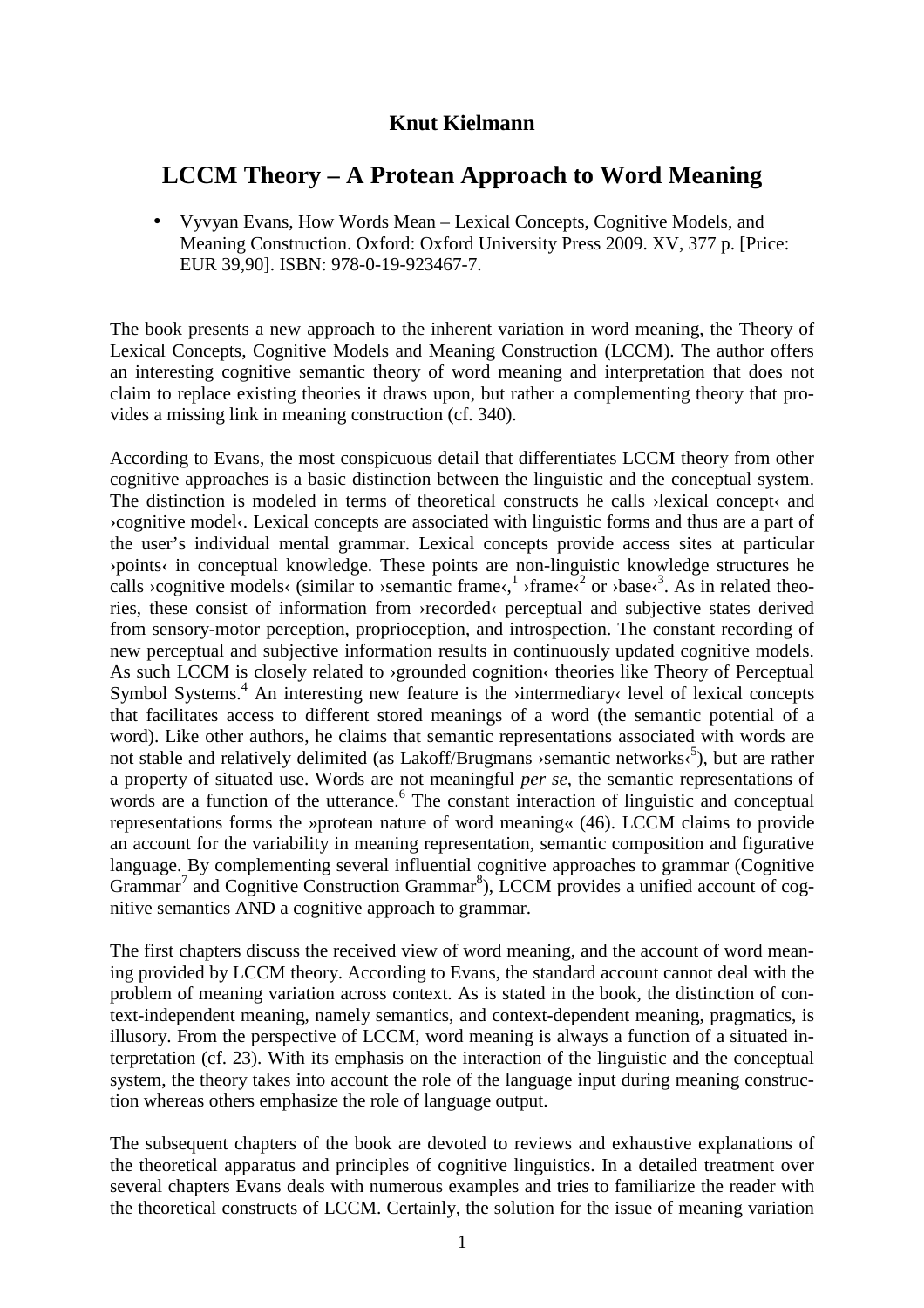across context and figurative language seems appealing. A lexical concept as an ›intermediary device  $\epsilon$  provides access to a large number of primary and secondary cognitive models that form the primary and secondary cognitive model profiles. The variable interpretation of word meaning results from a search through the primary cognitive model profile, whereas a figurative conception arises, if a clash in the primary cognitive model profile leads to a search in the secondary cognitive model profile.

The idea of an >intermediary< level of lexical concepts seems sound for explaining several linguistic phenomena. Evans mentions some plausible evidence that supports the theory. On the other hand, for the limited amount of new and relevant information that is passed on to the reader the book sometimes is too digressive. Many chapters deal with the theoretical terms and principles which Evans describes exhaustively and over-detailed. This is one of the main reasons that make reading the book sometimes too exertive. For me as an empirically working psycholinguist, the book is too theory-driven. Evans overemphasizes theoretical mechanisms and does not try to support his approach with the help of empirical data. Despite many existing empirical studies that consider polysemy or figurative language, the author is not getting into debates about psychological data that concern some of the core issues the book addresses. As is claimed in the book, LCCM is not meant to be a psycholinguistic theory that makes specific predictions about details of language processing (cf. 217). On the other hand, Evans sees his theory as a framework for experimental psychologists that can be empirically verified (cf. 341). In my opinion, this is a contradictory notion. A theory that claims to be scientific must be able to generate hypotheses predicting the experimental outcome in a laboratory setting. If the predictions from a hypothesis are not empirically testable and verifiable, the theory remains unscientific and speculative to some degree. Evans, as the father of LCCM theory, should have the best understanding of his approach and provide some ideas how to empirically test the theoretical construct. Another point is the use of the terms lexical concept and conceptual structure. Whereas a lexical concept is associated with linguistic forms the conceptual structure is associated with cognitive models. That may wrongly imply that the two terms are associated and may have something in common although Evans draws a sharp distinction between linguistic and conceptual structure. I think using another term instead of lexical concept would cause less confusion. Another critical point is the distinction into primary and secondary cognitive models. What characterizes a prototypical primary or secondary cognitive model? As Evans states, cognitive models are multi-modal knowledge structures that consist of ›recorded‹ subjective and perceptual states. Accordingly, primary and secondary cognitive model profiles can never be identical among people, if we assume that all animate beings perceive the world in a different manner.

In conclusion, LCCM theory provides a valuable and insightful new approach of meaning variation in language comprehension and production as well as figurative language understanding. Although LCCM theory primarily is a semantic approach, it tries to incorporate key contributions from cognitive approaches to grammar into a unified framework. Evans emphasizes the influence of prominent theories like Cognitive Grammar and Cognitive Construction Grammar, and considers his theory to be a »semantically informed model of grammar« (338). At first glance it seems an adequate solution to implement lexical concepts as some kind of ›guiding device‹ to different word meanings. Although this assumption sounds like a good solution for many unsolved problems in meaning construction, it remains – from my perspective – difficult to get sufficient empirical evidences supporting that view.